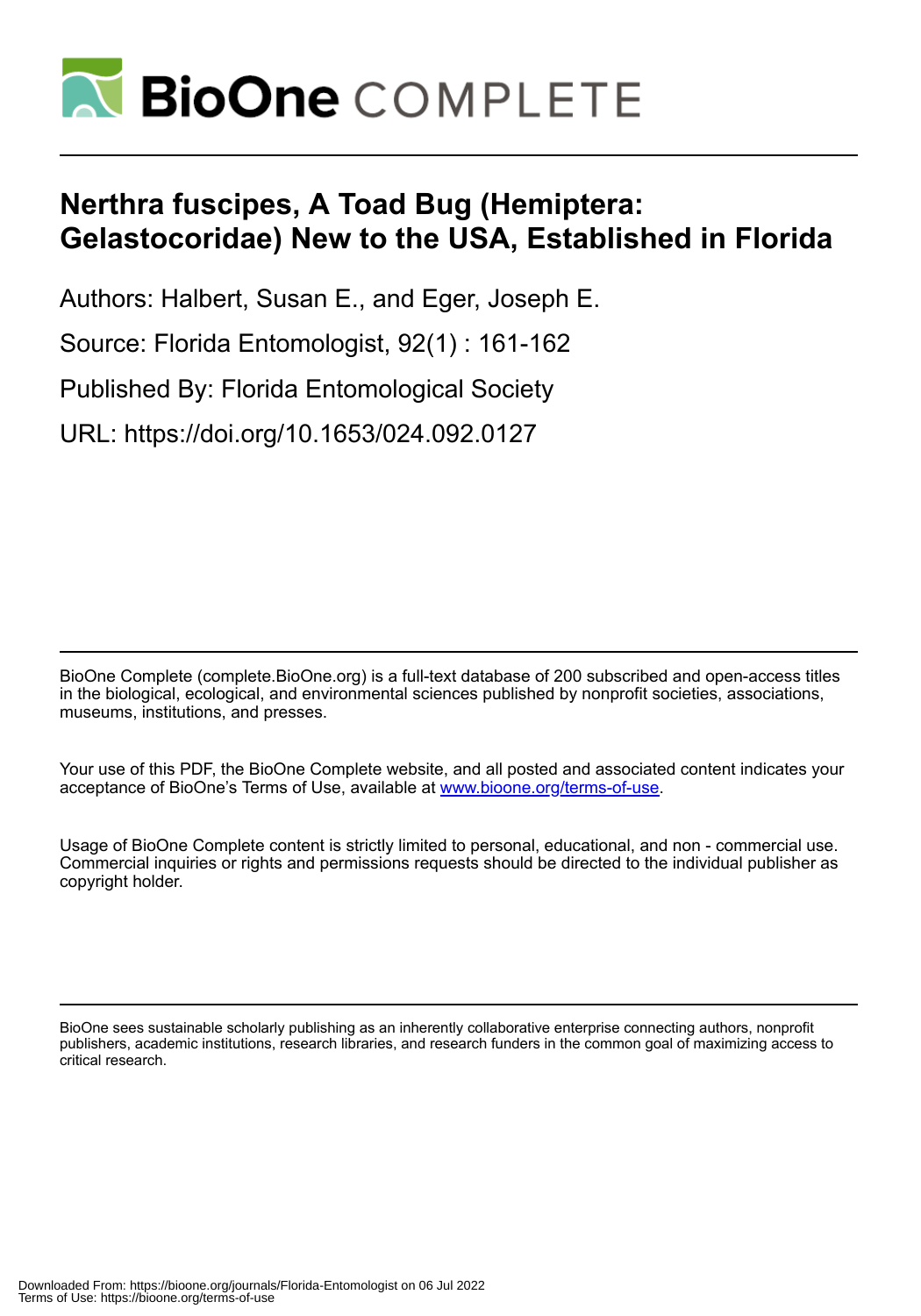## *NERTHRA FUSCIPES*, A TOAD BUG (HEMIPTERA: GELASTOCORIDAE) NEW TO THE USA, ESTABLISHED IN FLORIDA

SUSAN E. HALBERT<sup>1</sup> AND JOSEPH E. EGER<sup>2</sup> 1 Florida State Collection of Arthropods, Florida Department of Agriculture and Consumer Services, Division of Plant Industry, P.O. Box 147100, Gainesville, FL 32614-7100

2 Dow AgroSciences LLC, 2606 S. Dundee St., Tampa, FL 33629

A toad bug, identified as *Nerthra fuscipes* (Guérin-Méneville) (Fig. 1), was found in Brandon, FL (Hillsborough County) on 7 VIII 2003 by Gabrielle Gamester, a USDA/APHIS/PPQ inspector. The identification was confirmed by Jade Allen, (Doctor of Plant Medicine, University of



Fig. 1. *Nerthra fuscipes* (Guérin-Méneville). The bug is about 1 cm long. (photo: David Ziesk)